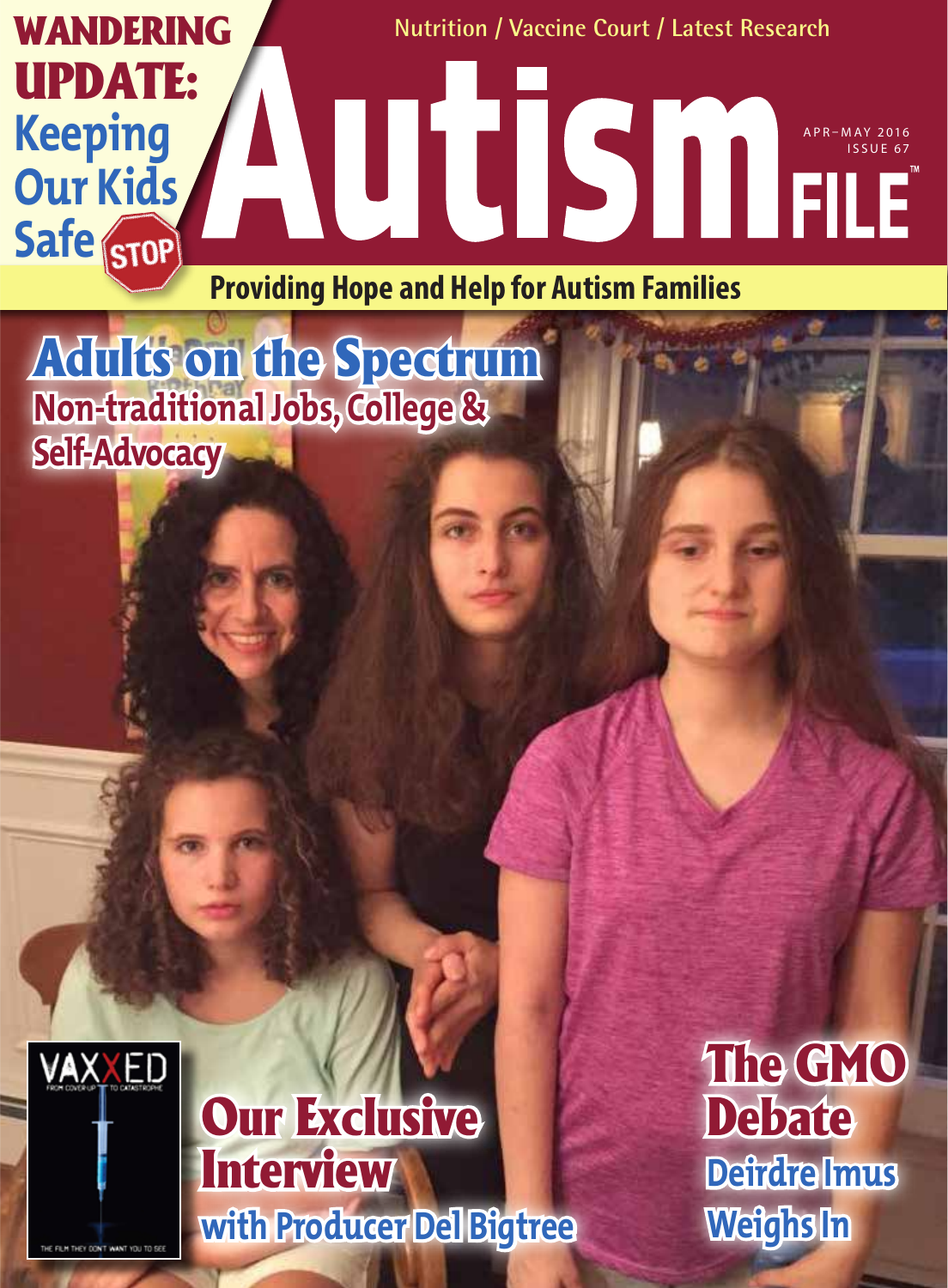# **The GMO Health Debate**

*The discussion over genetically modified organisms and risks to human health appears to only be getting more heated . . .* BY DEIRDRE IMUS

**W** hat is a GMO? Surely by now you have heard of this three-letter combination, and maybe you know it has somenow you have heard of this three-letter combinathing to do with food. Perhaps someone told you it would be wise to avoid eating GMO foods, but you don't really know why, or how to find out whether that meal you're about to serve your family contains GMO ingredients. It seems like every day there's another dire warning about something to avoid eating and, frankly, you just can't keep track of it all anymore.

**46 GREEN HOME – HEALTHY KIDS**

But the threat posed to human health by GMOs—which stands for genetically modified organisms—is real, and worth understanding. The World Health Organization (WHO) defines GMOs as "organisms (i.e. plants, animals, or microorganisms) in which the genetic material (DNA) has been altered in a way that does not occur naturally by mating and/or natural recombination." Put simply, genetically modified organisms have been purposely manipulated at their very core to

resemble something that already exists in nature—but with a twist.

In the case of plants, that twist can vary. Genetically engineered (GE) plants pervade this country's food supply because they have been developed to possess some perceived advantage, such as herbicide tolerance or virus resistance. The WHO notes that some plants have also been specifically bred to naturally resist insects, a trait that is achieved by incorporating the gene for a particular insecticide toxin into the plant's DNA. In other instances, genetic modification might simply help prevent apples from browning by reducing levels of certain enzymes, according to the U.S. Food and Drug Administration (FDA).

## **INCREASING HEALTH CONCERNS**

Regardless of purpose, or of how beneficial these changes may appear on the surface, the fact remains that eating genetically modified (GM) foods is risky because of the unknown. When particular changes are intr[oduced into](http://ImusEnvironmentalHealth.org) a

#### DEIRDRE IMUS...



…Deirdre Imus, Founder of the site devoted to environmental health, ImusEnviron[mentalHealth.org](http://ImusEnvironmentalHealth.org), a resource for healthy green living where Deirdre shares tips on how to "green" the way you care for yourself, family and the planet. Everything from the food you eat, the clothes you wear, baby care products, cosmetics, and personal care products, you'll find practical advice and tips for a healthier lifestyle. Deirdre is a vegetarian for life! Deirdre is also President and Founder of The Deirdre Imus Environmental Health Center® at Hackensack University Medical Center and Co-Founder/Co-Director of the Imus Cattle Ranch for Kids with Cancer. It is the only vegetarian working

cattle ranch for kids with cancer. Deirdre is a *New York Times* multiple best-selling author and appears weekly on Imus in the Morning's Blonde on Blonde and Psychos. The Deirdre Imus Environmental Health Center® works to ensure children live the healthiest lives possible—today, tomorrow, and decades from now. In her quest to clean up the environment for our kids, Deirdre developed the award-winning Greening The Cleaning® program and product line, which replaces the hazardous ingredients commonly found in cleaning agents with environmentally-responsible, less toxic products wherever possible. The program and products are used throughout the country in schools, healthcare facilities, and businesses. plant's DNA, it may also impact human DNA—we just don't know exactly how. Some experts blame GMOs for increased incidences of allergies, antibiotic resistance, and cancer, but studies are scarce.

In plenty of supply, however, is information on the very real dangers of allergies, antibiotic resistance, and cancer. According to the CDC, food allergy rates among children younger than 18 have increased since 1997, from 3.4 percent to 5.1 percent. The Infectious Diseases Society of America calls antimicrobial resistance "one of the greatest threats to human health worldwide," and notes that antibiotics are becoming less effective. As for cancer, the National Cancer Institute predicts that the number of new cancer cases worldwide will rise to 22 million within the next two decades, up from 14 million in 2012.

In addition to allergies, antibiotic resistance, and cancer, The Center for Food Safety, a national non-profit public interest and environmental advocacy organization, has considered other possible health effects of GMO consumption. Toxicity is an inherent risk of inserting GE materials into food; it could lead to destabilization that would cause formerly nontoxic elements in food to become toxic. Well-regarded animal studies have also linked GMOs with reduced immune function, and scientists have warned that genetic engineering may alter a food's nutritional value. The FDA's response to all of these threats has basically been to ignore them.

Which is horrifying considering that the use of GM crops in the United States has grown colossally since